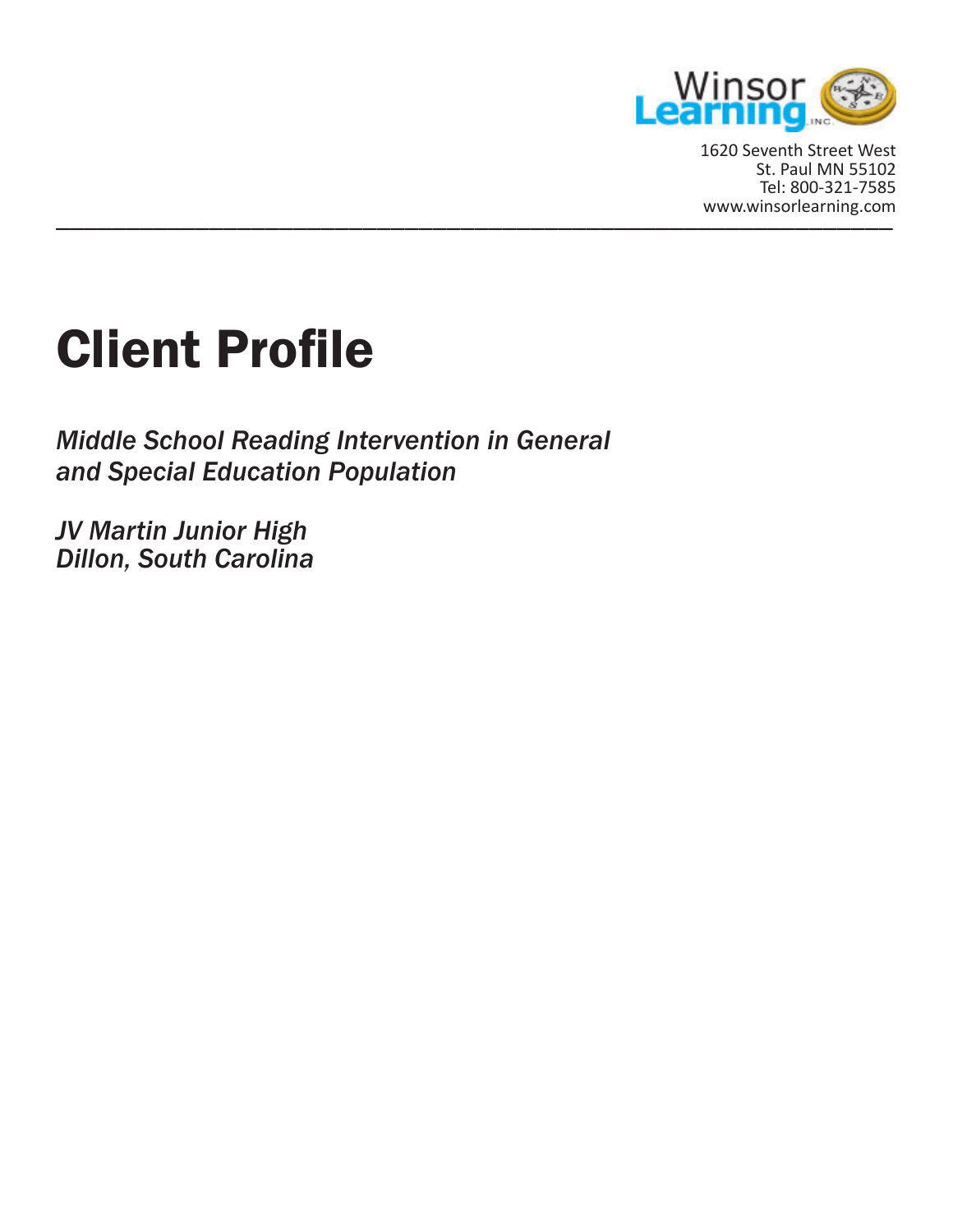## **Winsor Learning Client Profile**

**Dillon School District Dillon, SC**

#### Executive Summary

Upon arrival to the Dillon School District in 2006, Winsor Learning was faced with schools that had been on the unsatisfactory schools list for South Carolina since its inception. Low test scores, discipline problems and low teacher moral had plagued the one school, JV Martin Junior High School, for over a decade. One of the most cri�cal areas of concern there was literacy. Over one third of these students were reading at least 3 grade levels below their current grade, and many of these 7th and 8th graders were reading at a 1st -2nd grade Level. At J.V. Martin Junior High School, the Principal, in an effort to save money, identified staff that had a free period during the school day and recruited them to teach daily reading intervention groups. 2 PE teachers, 1 art teacher, 1 music teacher, 1 math interventionist, 1 shop teacher, and 2 career teachers were trained by a Winsor Learning Consultant in the Sonday System intervention program, and then, the Winsor Consultant returned for 10 days of consulting/coaching to assist these teachers for the remainder of the school year.

Dillon Schools began using the MAP Assessment, and the Sonday System reading intervention to inform and deliver instruction for its students receiving intervention/special services. The goal of this initiative was to build basic reading skills for students who were struggling readers to increase their proficiency in the classroom. Winsor Learning also provided a series of services to the Dillon school district to support the use of the Sonday System in other schools. The services included Initial Training which is an introduction to the multisensory language instruction methodology as well as an introduction to the instructional materials through modeling and practicum exercises. Winsor Learning provided additional support during the three year period in the form of Ongoing Coaching. This Coaching consisted of inclass or small group sessions and shoulder-to-shoulder modeling conducted between Dillon personnel and Winsor Learning implementation experts. During the sessions, the experts showed intervention teachers how to use assessment data to optimize instructional decisions and how to implement the decisions effectively with the Sonday System instructional materials.

Before using Sonday System in the 2006-2007 school year, only 33% of the lowest performing students met their reading targets, and after implementing Sonday in the 2007-2008 school year that number increased to 54%. After two years of implementation that number rose to 68% of these students meeting targeted growth. The average increase of grade levels in literacy was 3.1. There was a 36% decrease in discipline referrals as a result of improved student engagement. After years of unsatisfactory performance, in 2008, J.V. Martin Junior High School made expected progress on state testing and finally came off the Palmetto Priority Schools list for the first time in history!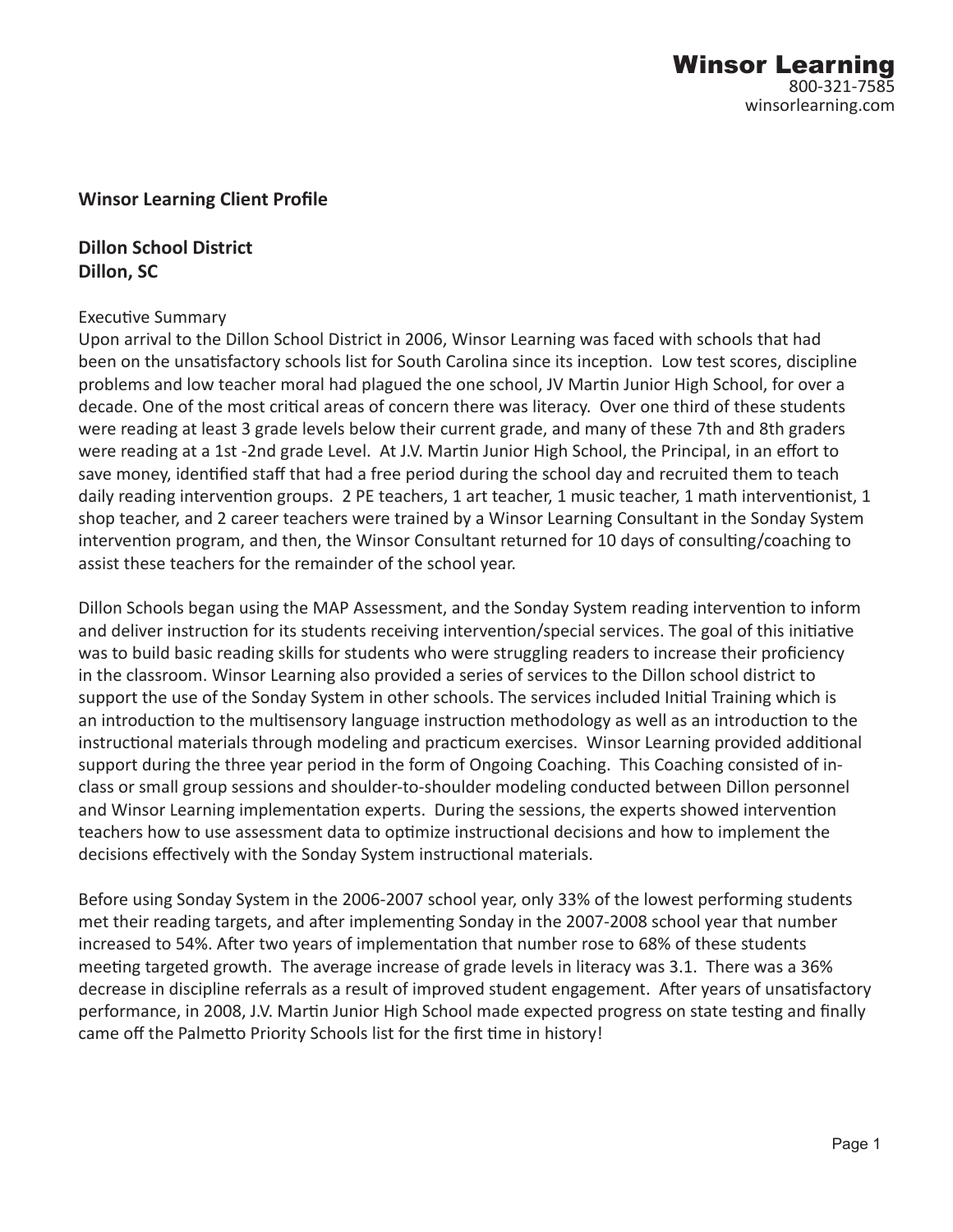# **Services Delivered**

Winsor Learning Services Delivery Report Dillon School District

| <b>School</b>                | Grades | 2007-08<br>Number of<br>Service days<br><b>Delivered</b> | 2008-09<br>Number of<br>Service days<br><b>Delivered</b> | 2009-10<br>Number of<br><b>Service days</b><br><b>Delivered</b> |
|------------------------------|--------|----------------------------------------------------------|----------------------------------------------------------|-----------------------------------------------------------------|
| JV Martin Junior High School | $7-8$  |                                                          |                                                          |                                                                 |
| Gordon Elementary            | k-6    |                                                          |                                                          |                                                                 |
| East Elementary              | $k-6$  |                                                          |                                                          |                                                                 |
| South Elementary             | k-6    |                                                          |                                                          |                                                                 |

The results of reading improvement are demonstrated on the longitudinal graphs below:



**JV Martin Junior High School Dillon, SC** Percentage of Students Meeting Target Growth in Reading